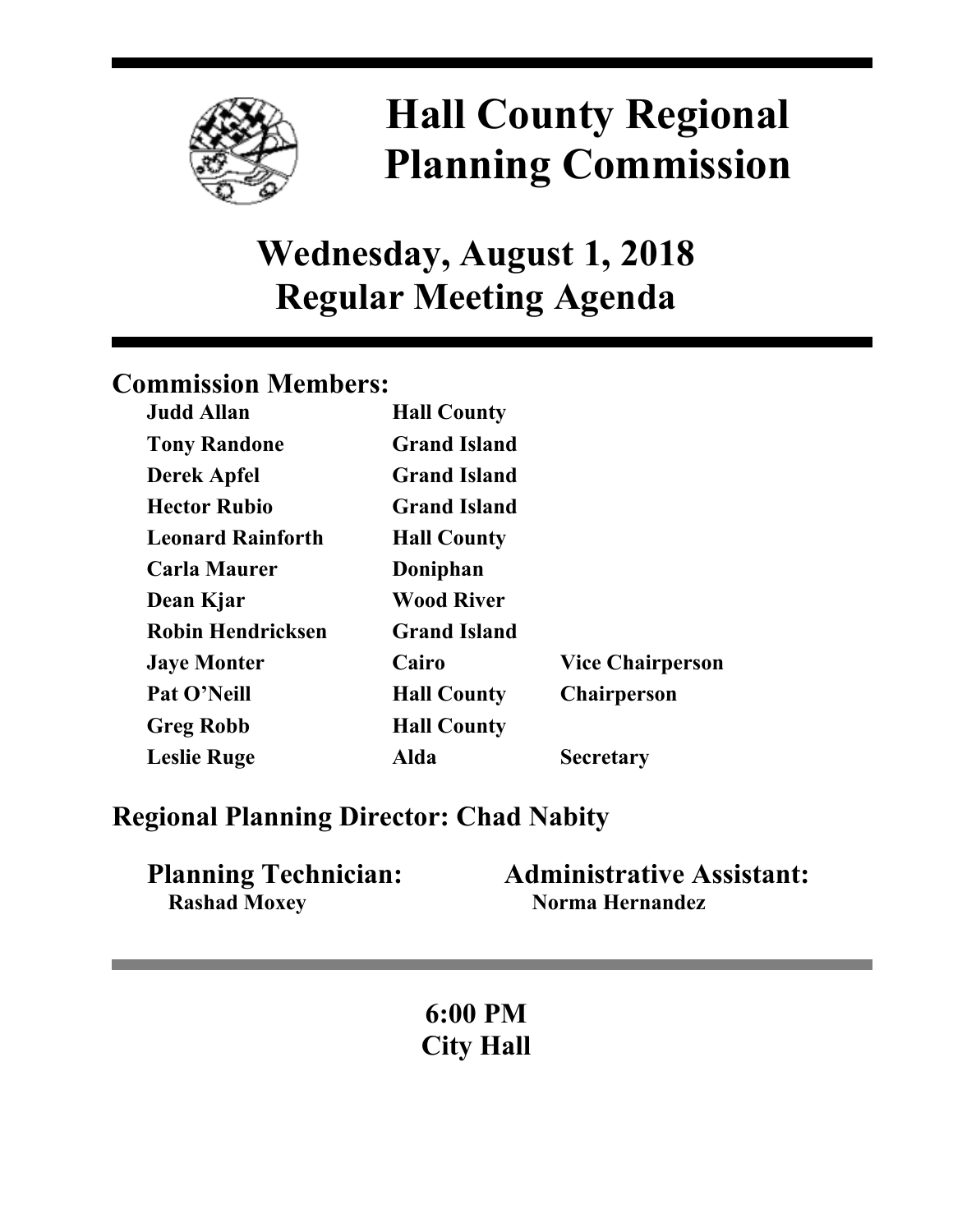#### **Call to Order**

#### **Roll Call**

#### **A - SUBMITTAL OF REQUESTS FOR FUTURE ITEMS**

Individuals who have appropriate items for City Council consideration should complete the Request for Future Agenda Items form located at the Information Booth. If the issue can be handled administratively without Council action, notification will be provided. If the item is scheduled for a meeting or study session, notification of the date will be given.

#### **B - RESERVE TIME TO SPEAK ON AGENDA ITEMS**

This is an opportunity for individuals wishing to provide input on any of tonight's agenda items to reserve time to speak. Please come forward, state your name and address, and the Agenda topic on which you will be speaking.

## **DIRECTOR COMMUNICATION**

This is an opportunity for the Director to comment on current events, activities, and issues of interest to the commission.

## **A - A - AGENDA**

A1 Agenda

#### **E - E - MEETING MINUTES**

**E1** Minutes of the July 11, 2018

## **F - F - PUBLIC HEARING**

| F1         | Public Hearing Change of Zoning Doniphan R3 to I2 Lots 30 and 31 of Scudder's<br>Second Addition |
|------------|--------------------------------------------------------------------------------------------------|
| F2         | Public Hearing Zoning Change Orchard Subdivision                                                 |
| ${\bf F3}$ | <b>Request for Conservation Easement</b>                                                         |